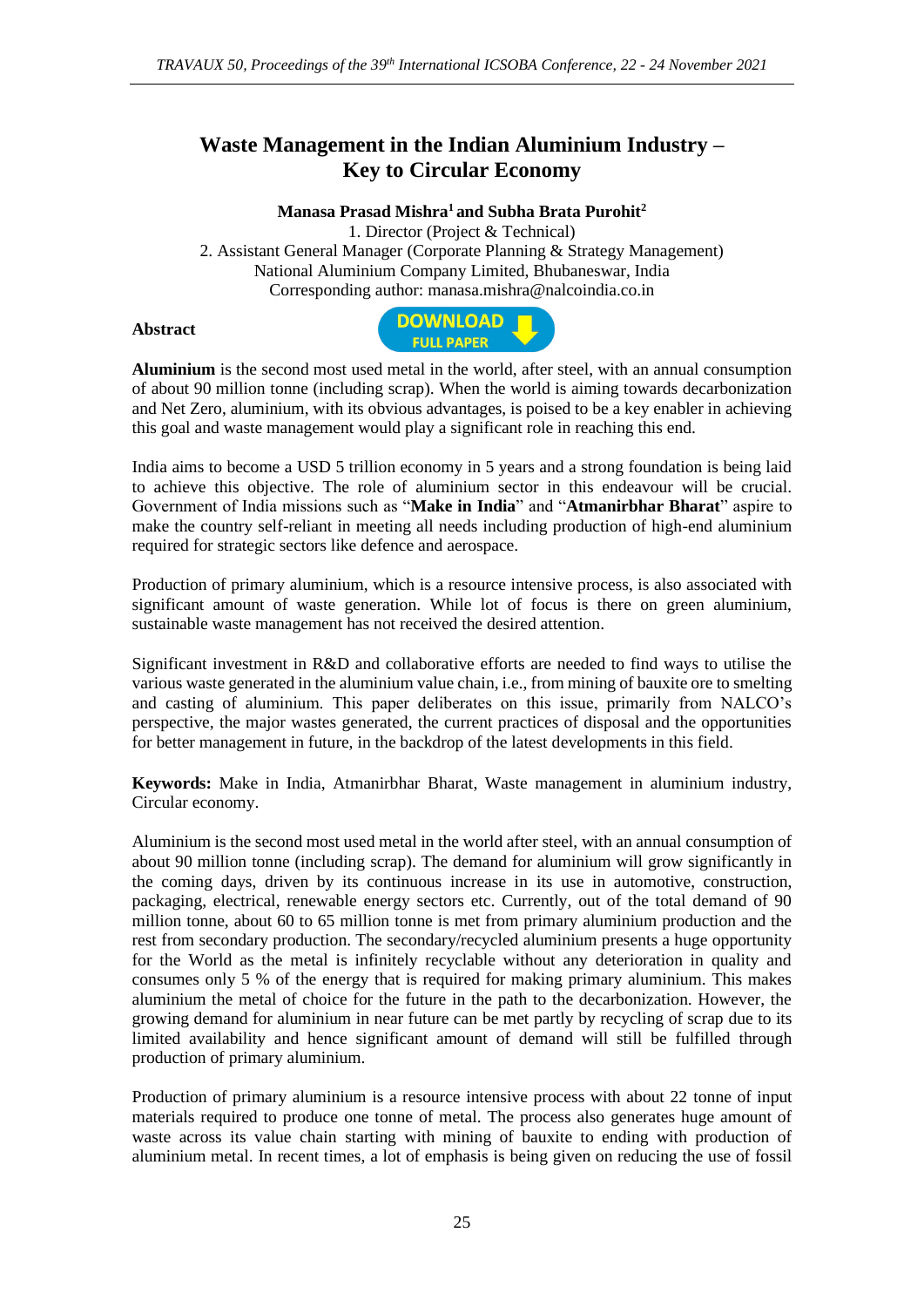fuels for primary aluminium electrolysis process and a gradual shift to production of 'Green Aluminium'. However, the waste generated in the process has not yet received its due attention. Useful resources available in the wastes, if extracted in a commercially viable scale, will lead to a reasonable benefit for the companies and the nation apart from addressing environmental concerns.

## **1. Introduction**

India is a rapidly developing country and the role of aluminium sector will be critical as the country advances to meet its economic growth goals. Aluminium consumption in India has witnessed a strong growth over the last 5 years - from 2.36 million tonne in financial year 2016 to 3.7 million tonne in financial year 2020 i.e. at a CAGR (compound annual growth rate) of  $\sim$ 11.84 %. At present, power (48 %), transport (15 %), building & construction (14 %), packaging (9 %), machinery and equipment (7 %), consumer durables and others (7 %) sectors as depicted in Figure 1, are key demand drivers of aluminium in the country.



**Figure 1. Sector wise Aluminium consumption in India.**

However, the per capita Consumption in India is very low at about 2.5 kg to 2.8 kg compared to the global average of 11 kg. Per capita consumption of aluminium is closely related to Gross Domestic Product (GDP) of a country. India is aiming to become a USD 5 trillion economy by 2024-25 and a strong foundation is being laid to achieve this objective. The ambitious national projects like: Make in India, 100 % rural electrification, FAME (Faster adoption and manufacturing of hybrid and electric vehicle) scheme for switching to electric vehicles, renewable energy, National Infrastructure Pipeline (NIP) along with growth in urbanization will increase the demand for aluminium significantly in the coming years. It is projected that, the demand for aluminium in India will grow to about 7 million tonnes by FY 2030 from the current level of 3.7 million tonnes.

With the increase in demand for aluminium, there will be significant burden on the country's natural resources. Ores and minerals are non-renewable in nature and hence, with the evergrowing demand, it is imperative to achieve resource efficiency in the processes as well as reuse and recycle the metals that are already in use to conserve natural resources. Worldwide there is a growing recognition for development based on circular economy, which is also reflected in sustainable development goal, to ensure responsible consumption and production. Adaption of the 6Rs principles of reduce, recycle, reuse, recover, redesign and remanufacture will enable the aluminium industry to achieve a robust circular economy.